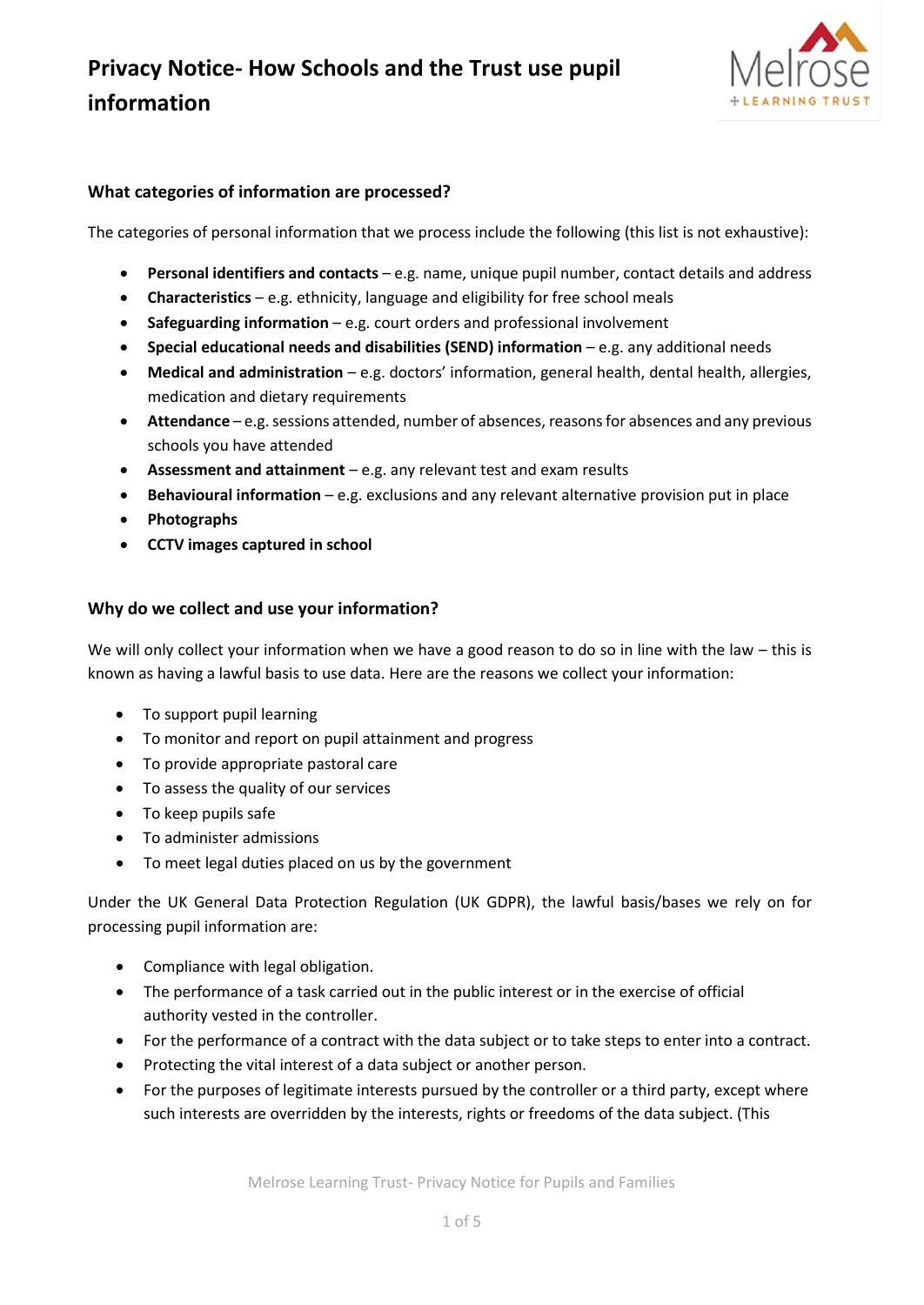

condition is not available to processing undertaken by the school in the performance of its tasks.)

For special category data, we also rely on the following conditions under Article 9 of the UK GDPR:

- Explicit consent of the data subject
- Processing carried out by a not-for-profit body with a political, philosophical, religious or trade union aim provided the processing relates to members or former members (or those who have regular contact with it in connection with those purposes) and provided there is no disclosure to a third party without consent.
- Processing relates to personal data manifestly made public by the data subject.

### **How do we collect your information?**

We collect your personal information via the following methods:

- School Data Pack
- Common Transfer File (CTF) from your previous school
- Child protection plans

Pupil data is essential for the school's operational use. Whilst the majority of information you provide to us is mandatory, some of it is requested on a voluntary basis. In order to comply with data protection legislation, we will inform you at the point of collection whether you are required to provide certain information to us or if you have a choice.

### **How do we store your information?**

We hold your personal information securely for the set amount of time shown in the Trust's Data Protection Policy, which is available on both individual school and the Trust website. Further information about how we keep your information safe, can also be found in this policy.

### **Who do we share your information with?**

We routinely share your information with:

- The local authority (LA)
- The Department for Education (DfE)
- Schools that you go to after leaving us
- Suppliers and service providers- to enable them to provide the service we have contracted them, for example, the supplier of management information systems and school trips and visits.

### **Why do we share your information?**

We do not share information about you with anyone without your consent, unless the law and our policies allow us to do so.

Melrose Learning Trust- Privacy Notice for Pupils and Families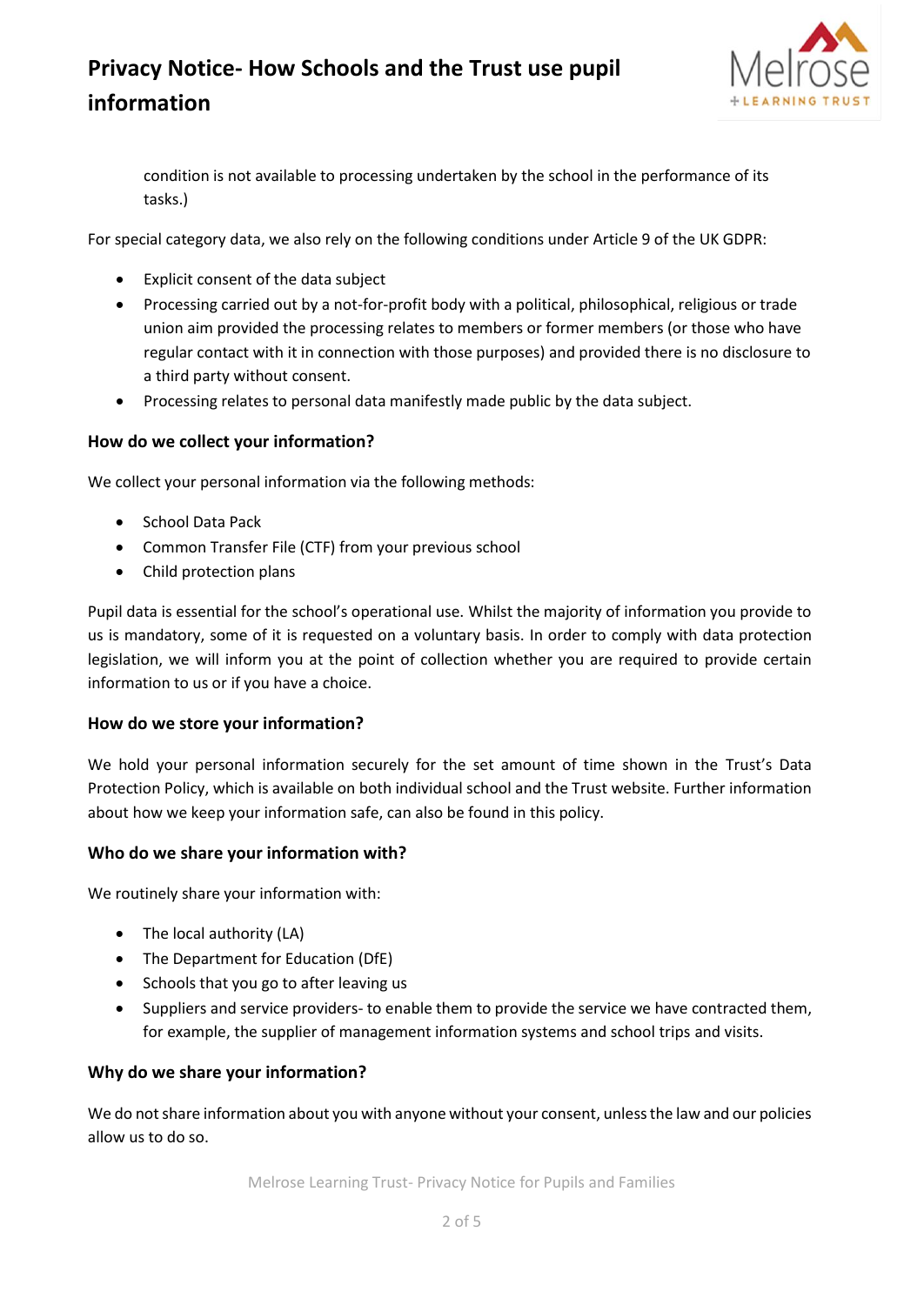

### **Department for Education (DfE)**

The DfE collects personal information from us and our LA through various collections the school is required to undertake legally. We are required to share information about pupils with the DfE either directly or via our LA for the purpose of those data collections, under:

• Regulation 5 of The Education (Information About Individual Pupils) (England) Regulations 2013

All information we share with the DfE is transferred securely and held by the DfE under a combination of software and hardware controls which meet the current [government security policy framework.](https://www.gov.uk/government/publications/security-policy-framework)

### **How does the government use your data?**

The pupil data that we lawfully share with the DfE through data collections:

- Underpins school funding, which is calculated based upon numbers of pupils and their characteristics in each school.
- Informs 'short-term' education policy monitoring and school accountability and intervention.
- Supports 'longer-term' research and monitoring of educational policy, e.g. how certain subject choices go on to affect education or earnings beyond school.

To find out more about the data collection requirements placed on us by the DfE, e.g. via the school census, click [here.](https://www.gov.uk/education/data-collection-and-censuses-for-schools)

### **The National Pupil Database (NPD)**

Much of the data about pupils in England goes on to be held in the NPD.

The NPD is owned and managed by the DfE and contains information about pupils in schools in England – it provides evidence on educational performance to inform independent research as well as studies commissioned by the DfE.

Information on the NPD is held in an electronic format for statistical purposes and it is securely collected from a range of sources, including schools, LAs and awarding bodies.

You can find out more about the NPD by following this link[: https://www.gov.uk/guidance/how-to-access](https://www.gov.uk/guidance/how-to-access-department-for-education-dfe-data-extracts)[department-for-education-dfe-data-extracts.](https://www.gov.uk/guidance/how-to-access-department-for-education-dfe-data-extracts)

### **Sharing by the DfE**

The DfE is legally allowed to share pupils' personal information with certain third parties, including the following:

- Schools
- LAs
- Researchers

Melrose Learning Trust- Privacy Notice for Pupils and Families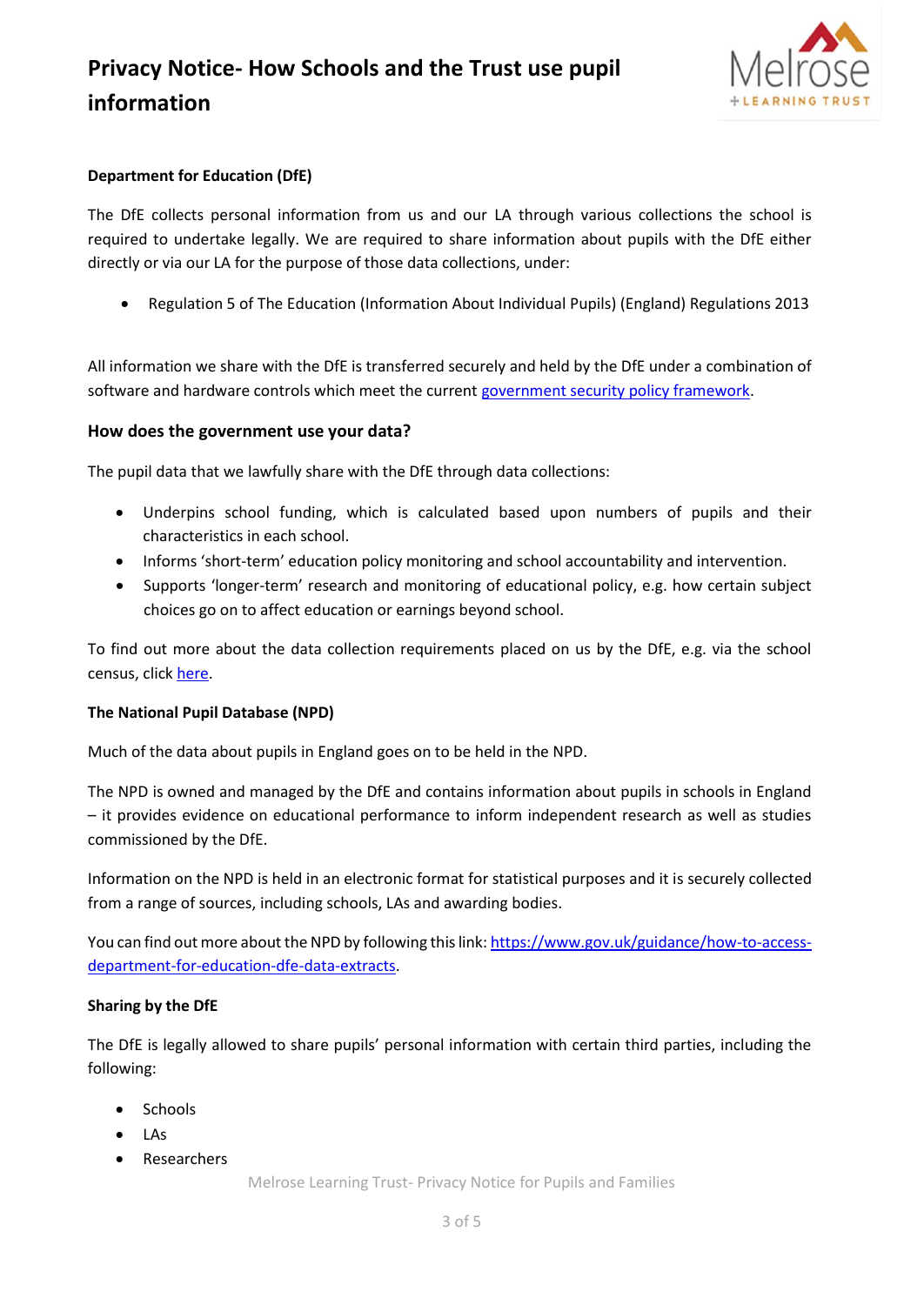

- Organisations connected with promoting the education or wellbeing of children in England
- Other government departments and agencies
- Organisations fighting or identifying crime

Organisations fighting or identifying crime, such as the Home Office and the police, may use their legal powers to contact the DfE to request access to individual level information relating to a crime.

For more information about how the DfE collects and shares pupil information, you can look at the information in the following two links:

- <https://www.gov.uk/guidance/data-protection-how-we-collect-and-share-research-data>
- <https://www.gov.uk/government/publications/dfe-external-data-shares>

### **How to find out what personal information the DfE holds about you**

Under the Data Protection Act 2018, you are entitled to ask the DfE what personal information it holds about you. You have the right to ask the DfE:

- If it processes your personal data.
- For a description of the data it holds about you.
- The reasons it is holding your data and any recipient it may be disclosed to.
- For a copy of your personal data and any details of its source.

To exercise these rights, you should make a subject access request. Information on how to do this can be found by following this link: [https://www.gov.uk/government/organisations/department-for](https://www.gov.uk/government/organisations/department-for-education/about/personal-information-charter)[education/about/personal-information-charter](https://www.gov.uk/government/organisations/department-for-education/about/personal-information-charter)

You can also contact the DfE directly using its online contact form by following this link: [https://www.gov.uk/contact-dfe.](https://www.gov.uk/contact-dfe)

### **What are your rights?**

You have specific rights to the processing of your data; these are the right to:

- Request access to the information the school holds about you.
- Restrict our processing of your personal data, i.e. permitting its storage but no further processing.
- Object to direct marketing (including profiling) and processing for the purposes of scientific and/or historical research and statistics.
- Have your personal data rectified if it is inaccurate or incomplete.
- Not be subject to decisions based purely on automated processing where it produces a legal or similarly significant effect on you.
- Request the deletion or removal of personal data where there is no compelling reason for the continued processing.